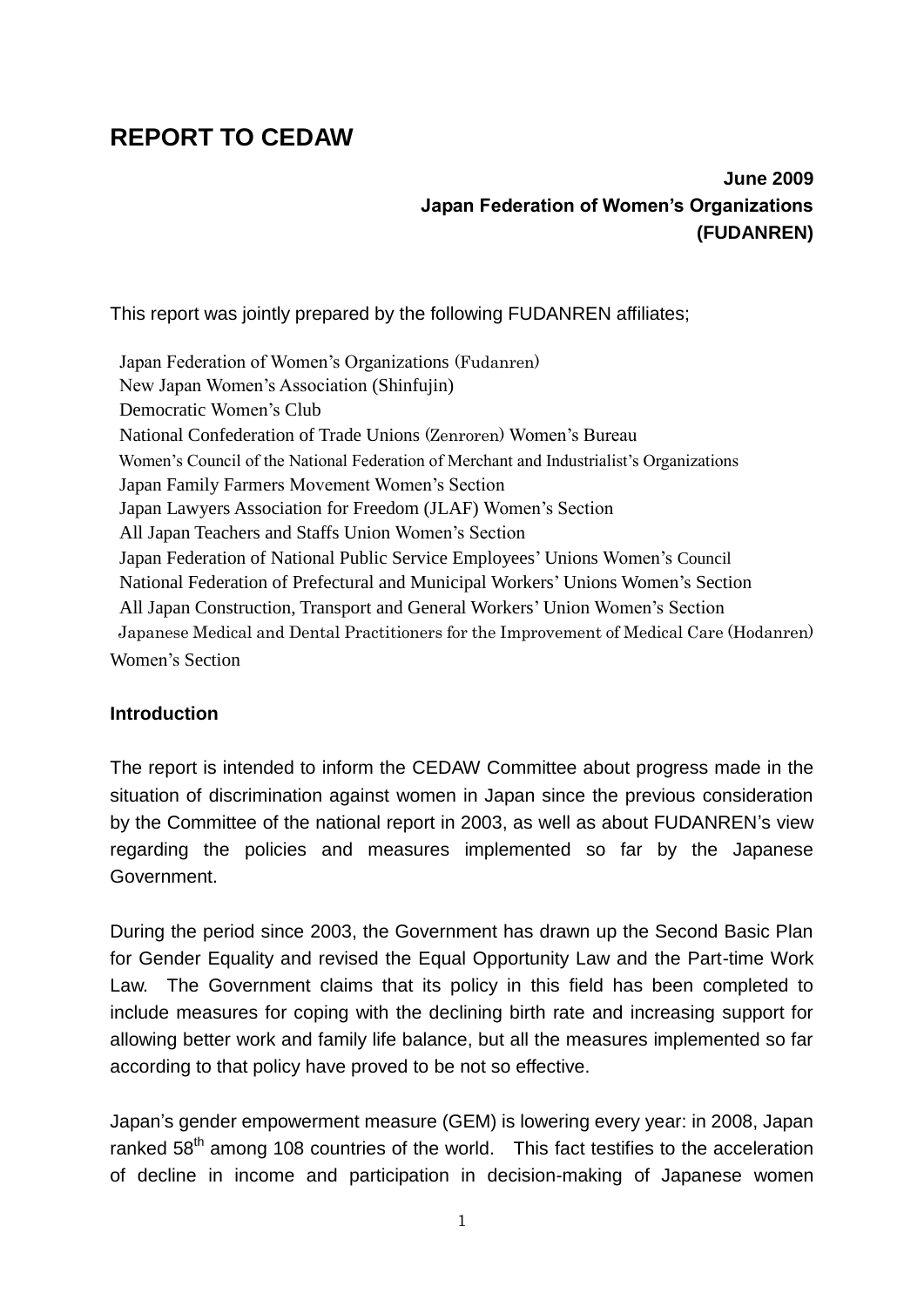compared with women in other countries.

In fact, the wage gap between men and women is not decreasing but rather tends to widen further. One of the major causes of this is the increase in the number of working women in precarious employment status, with low wage, deprived of all basic rights and used as disposable workforce. Women in agriculture and self-employed women are also facing deterioration of their business environment. The conditions are worsening for Japanese women for realizing their economic and social advancement.

One of the important changes that have occurred since our previous report is the fact that poverty and social gap have become a problem of society due to the degradation of Japan's economy, a substantial cut in social security budget and a disastrous large-scale reform in the social security schemes. Women, especially aged women and single mothers are the most hard-hit by this change: they have the "right to a minimum healthy and cultural life", a right guaranteed by the Constitution, being violated. Health care insurance has also been revised for the worse, threatening the reproductive heath/right of women to "conceive and give birth to a child without any anxiety ".

There has been no progress in the implementation of the CEDAW's recommendations of 2003, including the revision of discriminatory clauses in the civil law and the definitive solution of the "Comfort Women issue", despite the repeated petitions of the NGOs.

In order to eliminate discrimination against women in Japan and extend their rights, it is necessary that Japan ratify the Optional Protocol to the CEDAW as well as the ILO Convention on Part-time Work and faithfully abide by and implement the recommendations and resolutions of the CEDAW, the ILO and UN Human Rights bodies such as Human Rights Council and Committee on Economic, Social and Cultural Rights. This will improve the rules governing Japan's society and economy and elevate them to match the international standards.

This requires the drastic revision of the current neoliberal policy of deregulation that gives priority to profit-making activities of big corporations to the detriment of social security, breaking even the most basic economic rules. It is also necessary to revise old and obsolete laws, systems and practices established on the basis of prewar value system and bring them in conformity with the present Constitution.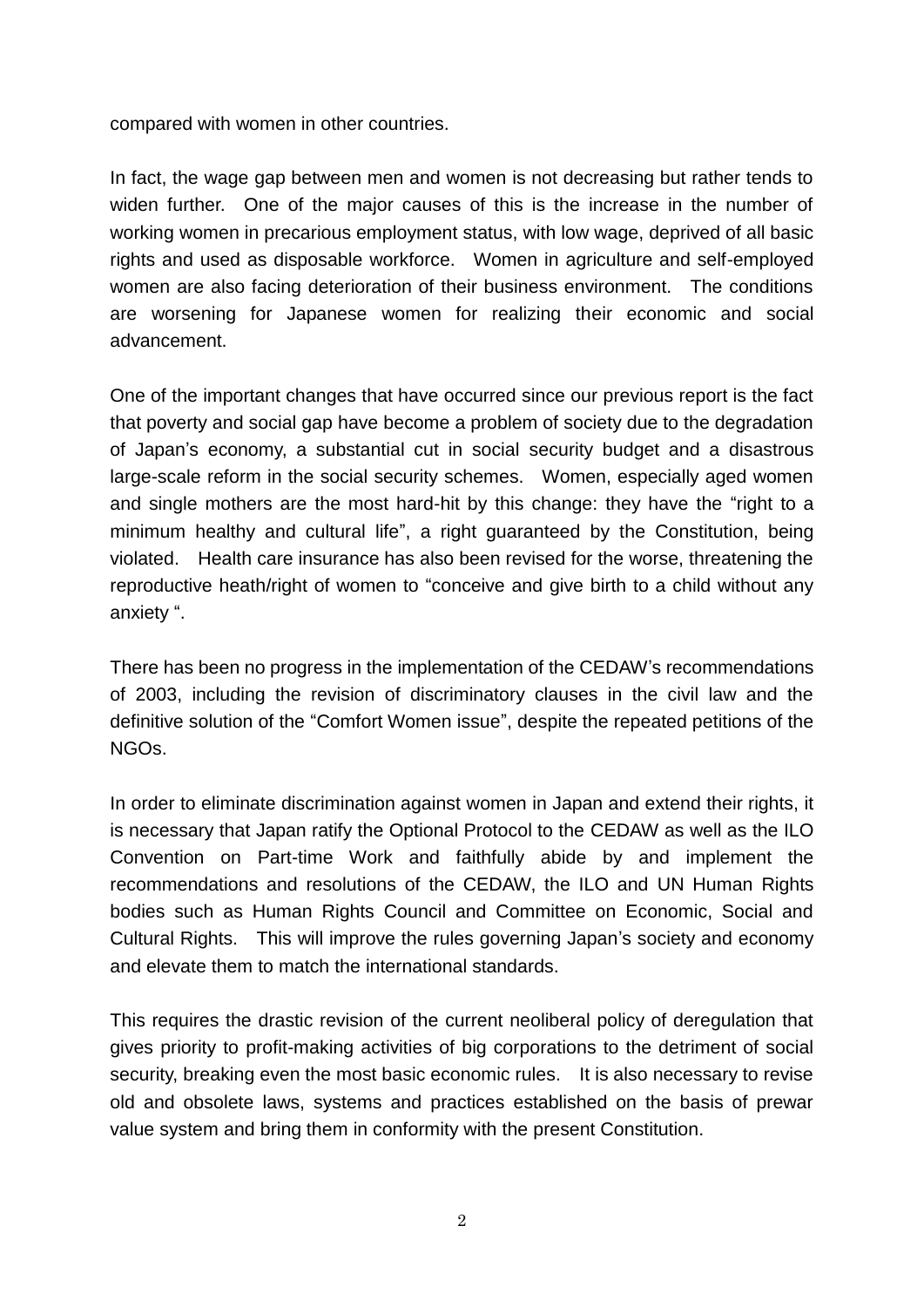## **1 Gender Backlash and Problematic of the Second Basic Plan for Gender Equality (Art.2)**

Alarmed by the significant progress being made by the women's movement and policies for the advancement of women, right-wing backlash forces are unfolding a large-scale biased ideological campaign targeted at high school textbook of home economic, sexual education, gender equality bylaws instituted by municipalities, seminars and books on gender topics, women's centers etc.

At municipal level, this campaign has led to the closure of women's centers, adoption by local assemblies of petitions that contradict the Basic Law and Basic Plan for Gender Equality, last-minute cancellation of municipality-sponsored lectures on the Law for the Prevention of Domestic Violence etc. Despite of this, the government has failed to take appropriate action.

Influenced by this backlash, Ministers and mayors have made statements that abuse the human rights of women as illustrated by the former Health Minister's saying that "women are child-bearing machines".

### **2 Discriminatory laws/provisions(Art.2,13,14)**

The Second Basic Plan states that the Government will make a comprehensive review of the taxation system, but it does not include Article 56 of the Income Tax Law. Because of this article, the value of labor by family members who work with the self-employed person is not recognized as necessary cost but as the business owner's income. The current system levies tax on the self-employed not on individual but on household basis. The fact that 80 percent of these family workers, who are facing disadvantages and discrimination because their labor is not recognized as income, are women calls for the abolition of Article 56 of the Income Tax law as a way to eliminate discrimination against women.

## **3 Violence against women (Art.2)**

#### 1. Domestic Violence

The Law on the Prevention of Spousal Violence has been revised, but cases of spousal violence is increasing every year which fact calls for effective and adequately-funded measures for eliminating this particular type of violence. To be effective, any measure needs an appropriate intervention of and collaboration among institutions concerned: there have been some cases of address of victim woman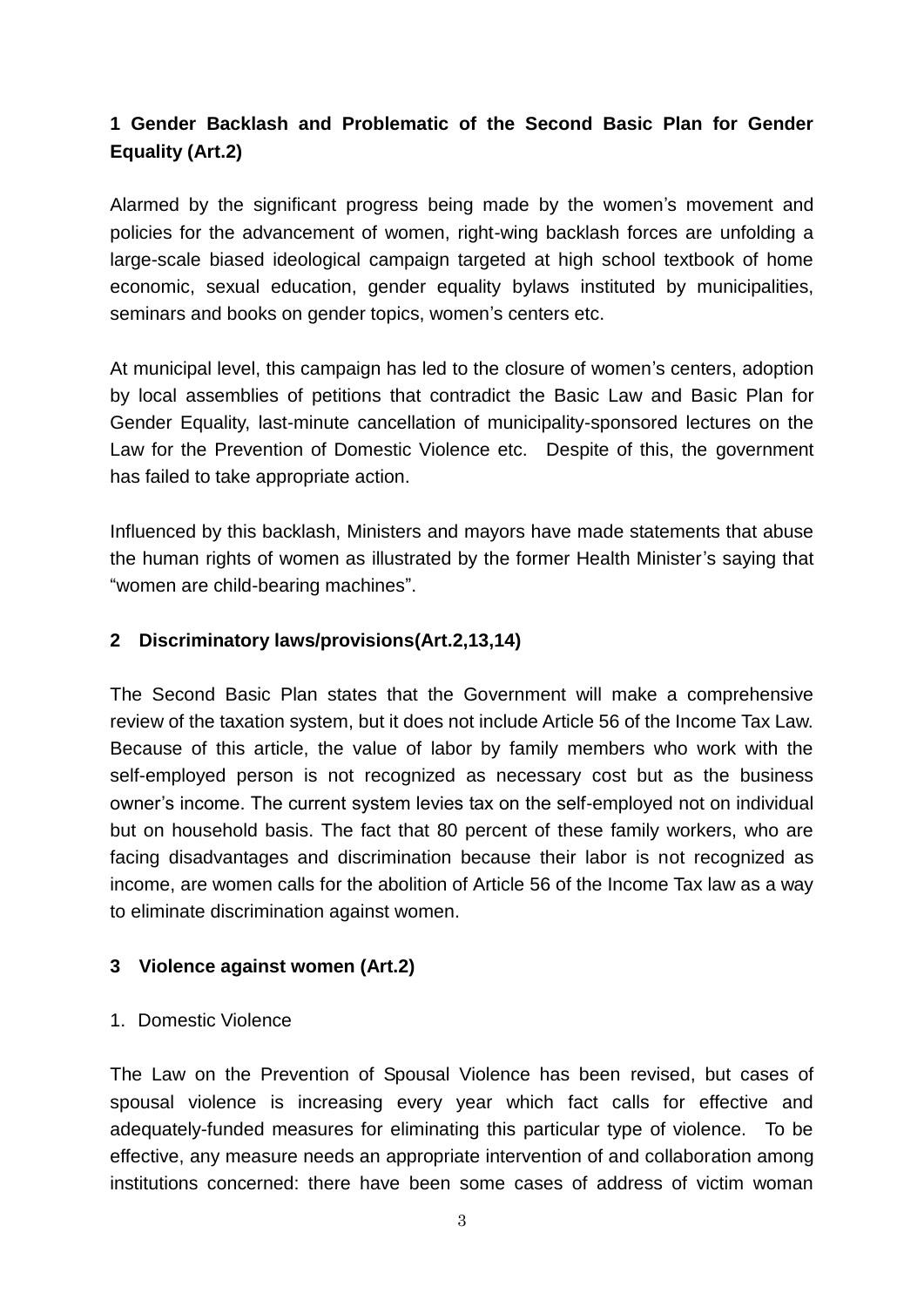made to known to her aggressor due to misunderstanding of the facts by these institutions.

Underlying recent increase in cases of violence in couples is the economic difficulties for families, caused by growing unemployment and low wage. This also calls for public actions to increase and secure jobs, achieve equal treatment in employment and provide better protection to working people.

2. U.S. Bases and Violence against Women

In the areas around the 135 U.S. bases that are deployed in Japan under the Japan-U.S. military alliance, cases of sexual violence, murder and other crimes committed by U.S. soldiers against local women and children are frequent. Women's demands including elimination of human rights abuses made against women living near the bases, withdrawal of the bases, contribution to international peace by non-military means in observance of Japan's peaceful Constitution, reduction of military spending to allocate more fund to improve living conditions etc. are not taken into account in Japan's national security policy.

In 2007, a woman self-defense soldier was raped by her colleague, but the latter has not been punished. On the contrary, the woman was forced to resign after which she filed a lawsuit against the State.

## **4 Temporary Special Measures, Participation in Political and Public Life (Art. 4 and 7)**

- 1. Participation in Decision-Making Process
	- (1) Hiring and promotion of Women by Central Government Bodies and Agencies

Women represent an extremely small percentage of managers: only 1.9percent. In the name of "structural reform" policy, the number of posts for public employees is reduced every year. On these public workplaces, workers are extremely busy and often work overtime. This working environment that is all the more difficult for women who are already heavily burdened by housework and childrearing to be promoted and assume managerial duties. Such situation must be improved.

(2) Hiring and Promotion of Women by Local Governments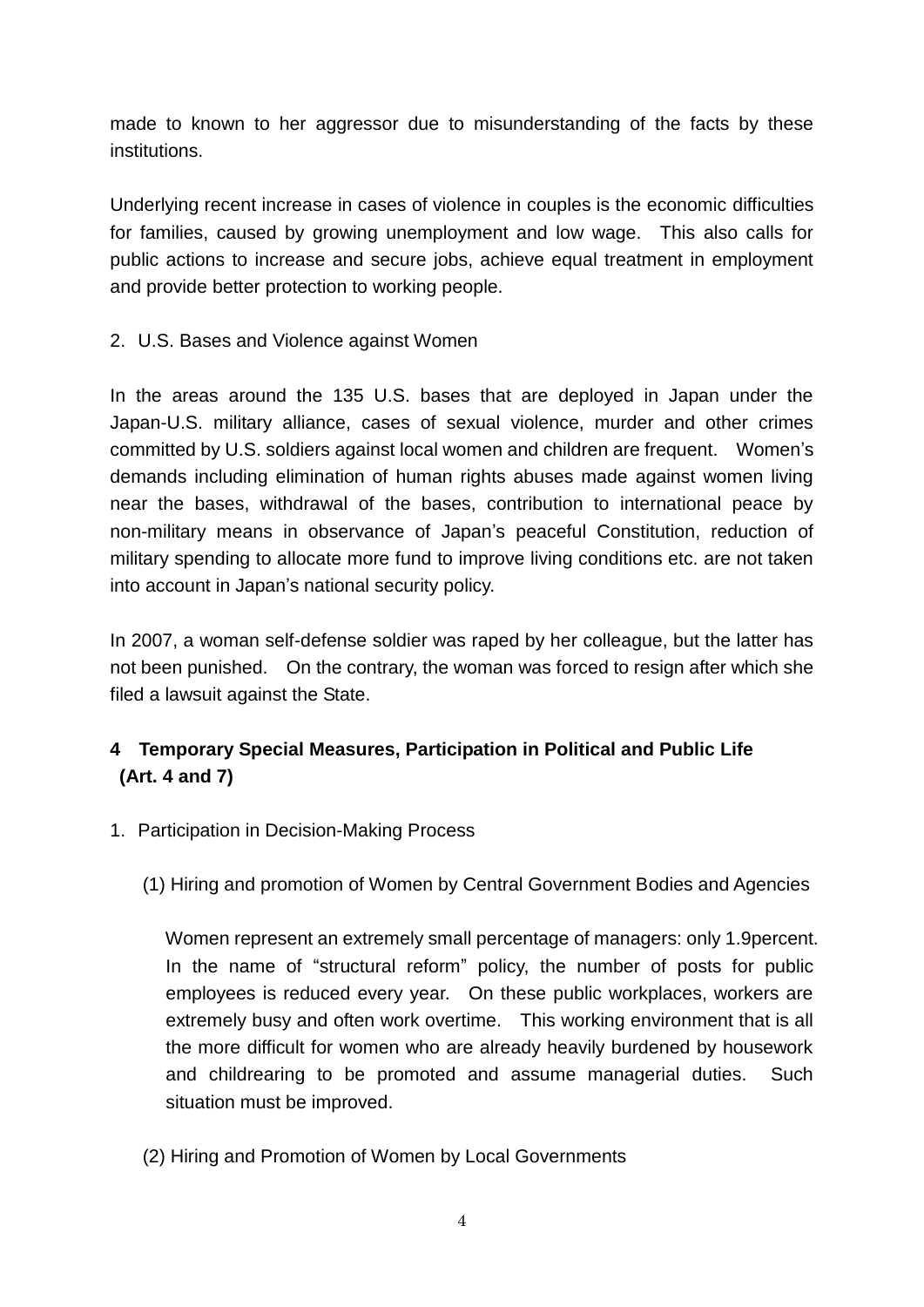In 2008, women accounted for 28.3percent of the total workforce hired by prefectures. The percentage of women among managers was 5.4percent in average for prefectures or 8.2percent for big cities. All these figures show a very small increase. Improvement in promotion of women to managerial posts in public schools is also slow. In primary schools, women account for 62.7percent of all teachers while their percentage remains low among school principals and vice-principals: 18.2percent and 21.6percent respectively.

This situation requires urgent actions combining temporary special measures.

### 2. Participation in Political and Public Life

The Basic Plan for Gender Equality fails to mention the promotion of women's participation in political life. Women's representation at the parliament is still very low: it is only 9.4 percent at the House of Representatives. One of the major factors of this very low representation of women is the current small-constituency election system that does not reflect proportionally voters' choice and prevents women's participation in national politics. Even at local council level, women's representation is still a little more than 10percent. Practices such as donations to political parties by enterprises and organizations or corporations, their associations, trade unions, local residents' organizations imposing their members the support for particular candidates are also setting barriers to women's participation in political and public life.

## **5 Education (Art.5, 10, 12)**

The "revision" of the Basic Education Law removed the coeducation provision from the law while creating a new provision on "educational capacity of family" in the revised Basic Education Law. However, the root cause of "loss of educational capacity of family" is the fact that both men and women are unable to assume their family responsibility because they are forced to work abnormally long hours as a result of neoliberal structural reform promoted by the Government.

According to the Second Basic Plan for Gender Equality, emphasis is placed on redressing of "excessive sex education" which is a considerable retreat from "more complete sex education" aimed at by the First Basic Plan. Due to restrictions placed on scientific and systematic sex education delivered at school, young people can only get inaccurate commercial information. They are unable to obtain necessary information or means for preventing unwanted pregnancy and contracting of sexually transmitted diseases.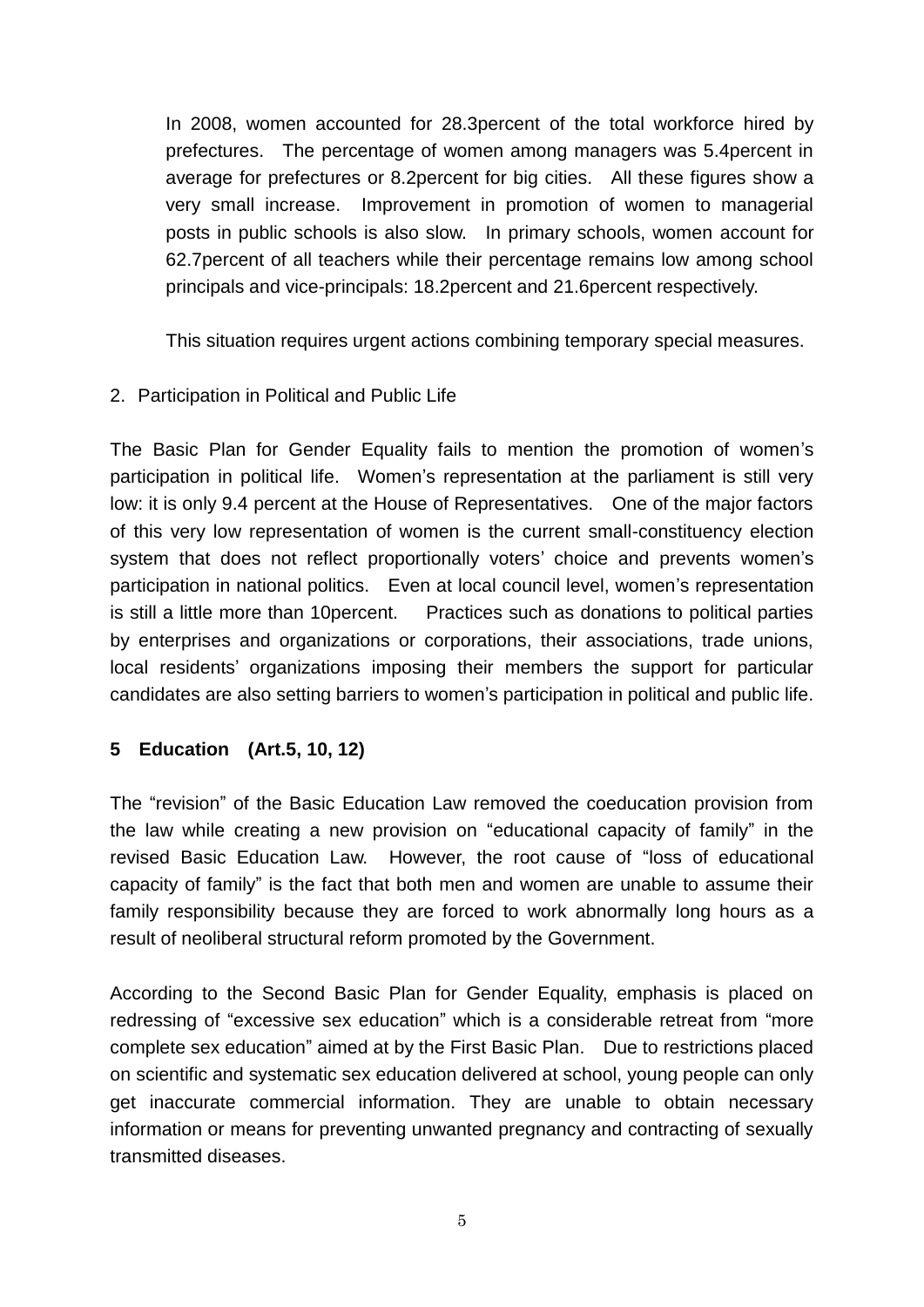## **6 Employment (Art.11)**

### 1. Support for balancing work and family

Many workers have to cope with various difficulties including precarious employment status, low wage, poor working environment and long hours of work: they are far from enjoying well-balanced professional and family lives. At present, 70 % of female workers stop working on the occasion of their pregnancy or childbirth. In the government statistics, the female labor force participation rate by age group and career still remains in "M-shaped curve". Efforts to redress discrimination against working women are yet to be satisfactory.

In order to reduce wage gap between men and women and discriminatory treatment of women workers, it is necessary to: 1) revise the definition of indirect discrimination so that it better reflects the reality; 2) restrict long hours of work to allow both men and women to reconcile professional life with family life; 3) revise the Law on Child Care and Family Care Leave effectively; 4) realize equal treatment without any discrimination in the forms of employment; 5) restrict fixed-term employment and establish indefinite-term employment as the basic form of employment; 6) include in a national law the provision guaranteeing a living wage. In addition, support for working mother such as creation of crèches or after-class school for pupils whose both parents work, should be enhanced so that they can work and rear their children in the same time without being worried.

## 2. Wide Wage Gap Still Persists

There are a number of factors that maintain a wide wage gap between men and women: women in managerial positions are still very few; more than 50percent working women are in precarious status or working part-time.

Today, one worker out of three, or one out of two for young people and women, is in precarious employment status (part-time, temporary, fixed-term etc). Over 10 millions workers (of 7.59 millions are women) earn less than two millions yens (about 20,000 US\$) a year. Following the dismissal by large corporations of their "irregular employees", the employment situation is getting still worse.

## 3. Extension of Precarious Employment

The number of "irregular" workers that was 9.86 millions in 1993 increased by about 1.8 times to reach 17.31 millions in 2007 and 70percent of them are women.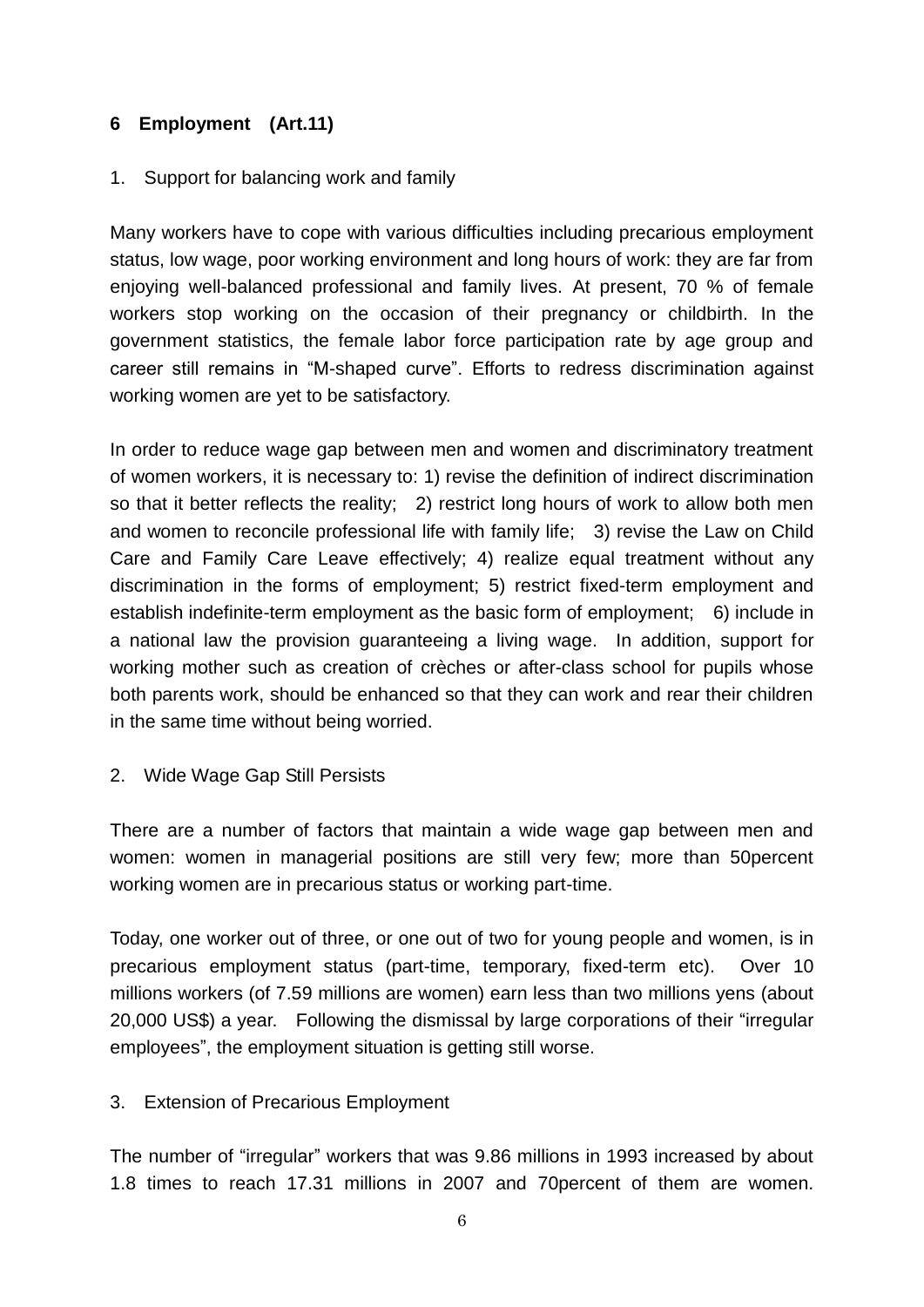Especially temporary workers have grown to attain 2.55 millions in 2005 and 60percent of them are women.

## 4. Narrow Definition of Indirect Discrimination—Problematic of the Equal Opportunity Law

The revision of the Equal Opportunity Law in 2006 restricted the definition of indirect discrimination to three types of discrimination. This has led to considerable drop in the number of cases recognized as indirect discrimination cases. Discrimination through different forms of employment was not included in the law.

## 5. Ineffective Revision of Part-Time Work Law

The revision of the Part-time Work Law in 2007 limited the prohibition of discrimination to part-time workers who meet three requirements for recognition. Following the revision, a large majority of part-time workers were classified as workers subject to the "effort for equal treatment" provision, a provision on the obligation of the employer to only "make effort".

### 6. Deficient Labor Administration

The Equal Opportunity Unit of the Ministry of Health and Labor has only one branch office in each prefecture. The branch offices are poorly staffed with some administrative officials and unable therefore to grasp the real situation of workers. The Government is planning to integrate and/or downsize its Prefectural Labor Bureaus where Equal Opportunity Units are located. Such a measure, if implemented, would lead to the degradation of the guarantees for the users.

## **7 Heath, the Right to Conceive and Bear a Child without Worry (Art.12)**

In Tokyo in 2008, a pregnant woman died because of the absence of a doctor who was able to deal with emergency cases. The lack of health care in obstetrics is such that the term "delivery refugee" is now invented and used to meaning a pregnant woman who cannot find any hospital or clinic where she can safely deliver her baby. Such a situation often constitutes a violation of the reproductive rights that are important rights to have and rear children in safety.

One of the causes of this is the inefficiency or inadequacy of measures to keep up with the increasing in number of women doctors. In recent years, women represent over 30percent of medical students and those who obtain the doctor's certificate.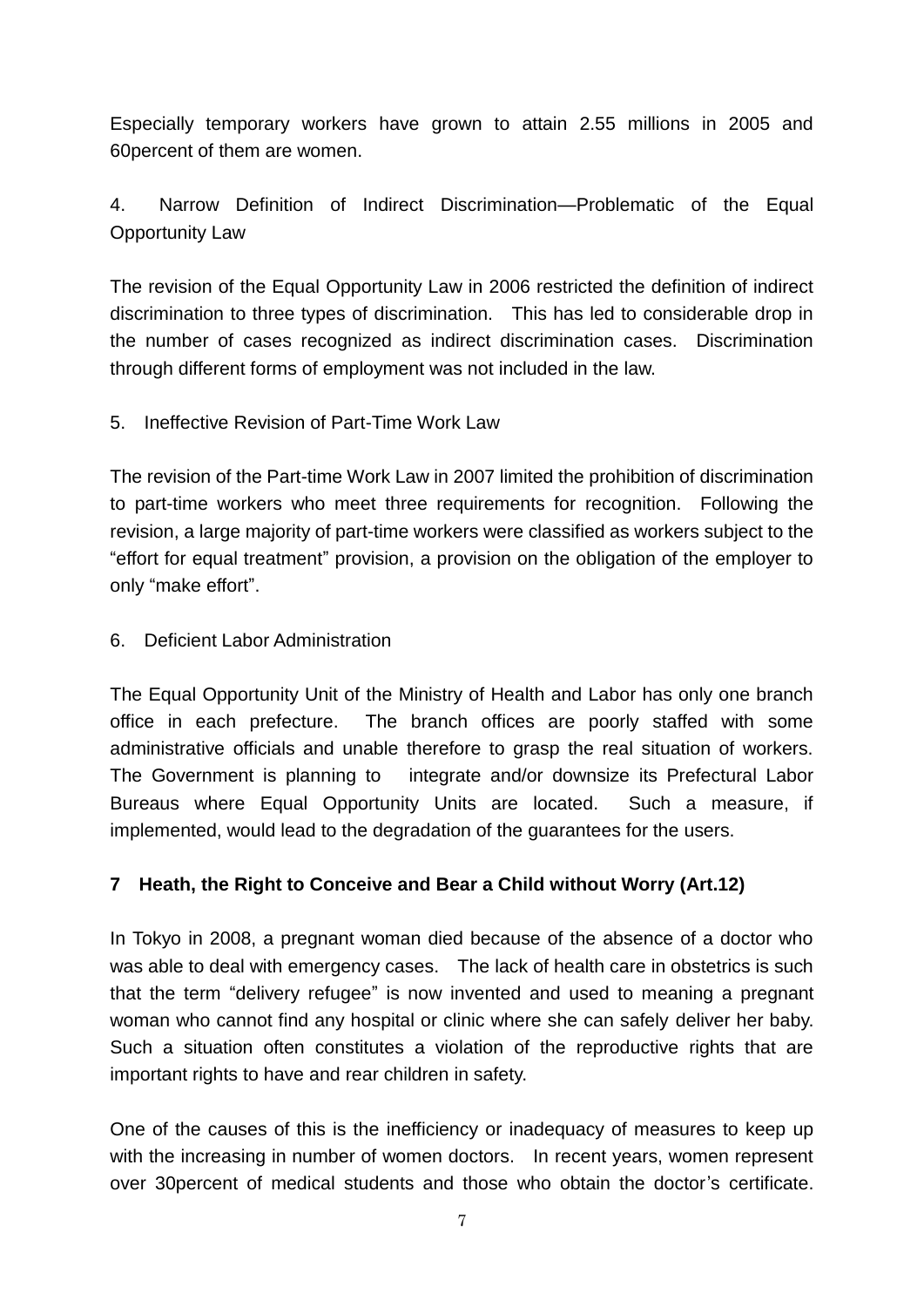However, the working environment is so poor in health institutions that a woman doctor cannot continue to work after she has become pregnant or had a baby. In fact, not a small number of woman doctors have to quit after pregnancy of childbirth. This further aggravates the shortage of doctors, especially obstetricians and pediatricians whose majority are young women. Women obstetricians who deal with maternity have to give up working at delivery rooms when they have their own child. In fact 50percent of women doctors stop working for childbirths after around 10 years of practice.

This fact reflects the reality of doctors in Japan who, both men and women have to work in severe working environment due to the shortage of doctors.

## **8 Rural women (Art.14)**

Women farmers make up 60% of entire farming population. However, the participation in the decision making, their representation in the board of agricultural committee or agricultural cooperative, is still very low.

The number of families that are giving up farming for management insecurity is increasing

After the ratification of WTO in 1994, the farming income continues to fall. For instance, the average wage of rice growing farmers is only one fourth of the national average minimum wage.

If the farmers make "Family Management Agreement", being promoted by the government, it is hard to carry it out in their economical situation. They have to sustain their living by withdrawing savings or pension.

The government should conduct a study on the economic situation after WTO and immediately set up practical policies to guarantee the price of agricultural products and farmers' income.

## **9 Vulnerable groups of women (Art.3,11,12,13)**

Given the health risks and other vulnerabilities faced by older women, the government's policies targeting them are far from sufficient.

The government should realize the "correction of the pension disparity between men and women" and establish a "minimum pension benefit." It should change policy to increase expenditures for social welfare services.

Big wage disparity between men and women causes a gap of their pension. The